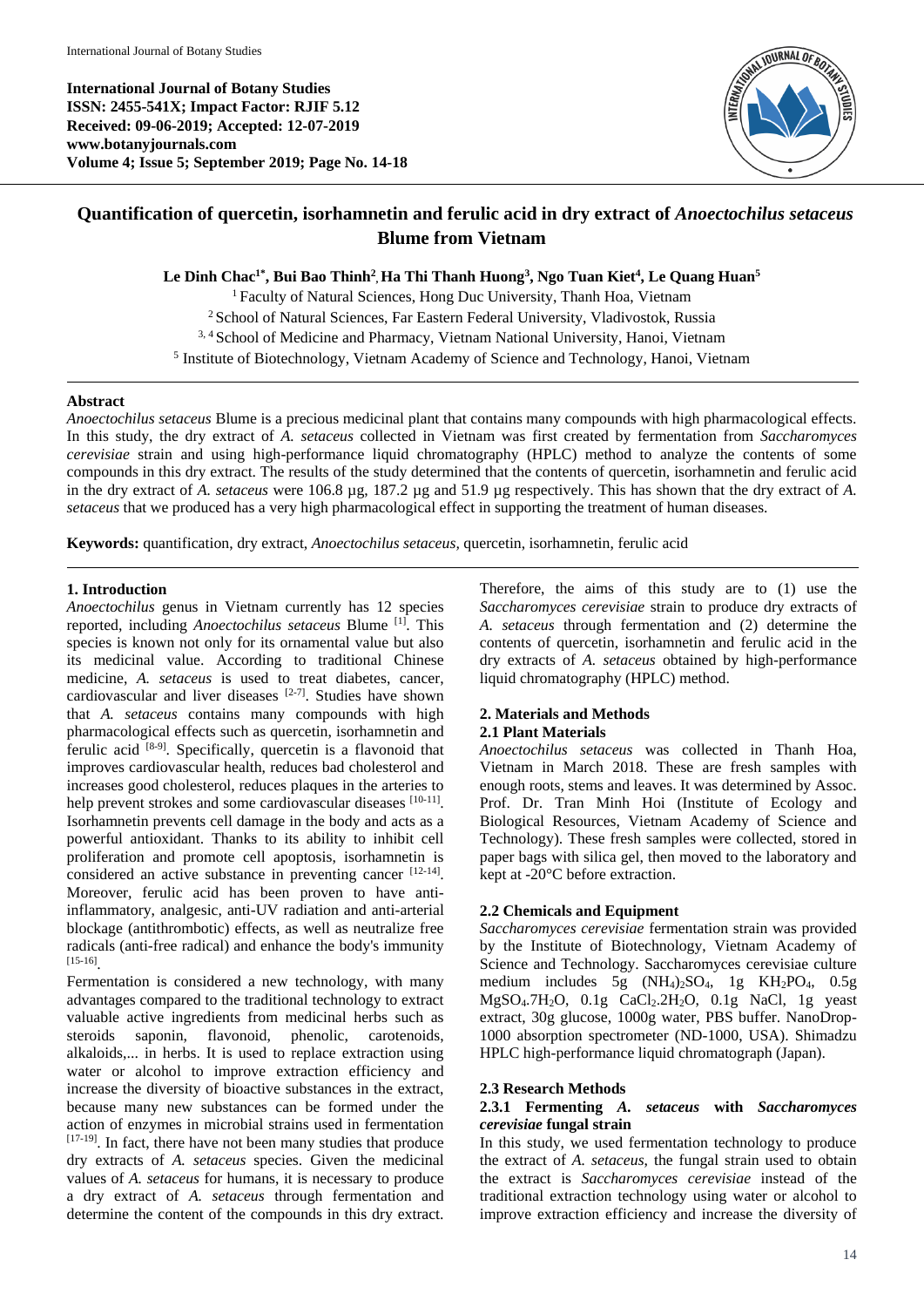bioactive compounds in extracted products. *Saccharomyces cerevisiae* grows at high temperatures, mainly hovering on the surface, temperature of fermentation is from  $10 - 25^{\circ}C$ . After the culture period at  $25{\text -}30^{\circ}\text{C}$  for three weeks, we centrifuge 300 rpm or settle at 4°C to obtain cell biomass.

The obtained cell biomass was washed twice with PBS buffer ( $pH = 7.5$ ). The cell biomass was reconstituted in PBS buffer ( $pH = 7.5$ ) and added to the flask (note: the fermentation tank needs a gas outlet when necessary during fermentation) containing *A. setaceus* dried and cut small (the best size is 1 x 1 mm), add distilled water at the rate of 3 liters per 1 kg of material. The yeast cells are supplemented to reach  $10^3$  cells per 1 liter. To speed up fermentation, we can add 2g glucose per 1 liter of water. Close the fermentation vessel tightly and store it in the dark, after 5-7 days, the fermenting solution is filtered through a cloth or filter paper and concentrated to the remaining volume of 1/10 of the original volume on the vacuum rotary device at low pressure and a temperature at  $60-70$ <sup>o</sup>C. Then add adjuvants (Maltodextrin 30%, Lactose 20%, talcum powder 10%) and dry at low temperature to collect dry extract of *A. setaceus*.

# **2.3.2 Quantify quercetin, isorhamnetin and ferulic acid in the dry extract of** *A. setaceus*

Quantify quercetin, isorhamnetin and ferulic acid in the dry extract of *A. setaceus* using high performance liquid chromatography (HPLC) with Shimadzu HPLC device (Japan).

#### **2.3.2.1 Sample preparation**

*Standard solution*: For each compound (quercetin  $(C_{15}H_{10}O_7)$ , ferulic acid  $(C_{10}H_{10}O_4)$  and isorhamnetin  $(C_{16}H_{12}O_7)$ , accurately weigh 5.0 mg, into a 5 mL volumetric flask. Add 3 mL of methanol, ultrasound until completely dissolved, quantify sufficient methanol obtained from the standard solution of the substances (quercetin  $(C_{15}H_{10}O_7)$ , ferulic acid  $(C_{10}H_{10}O_4)$  and isorhamnetin  $(C_{16}H_{12}O_7)$  at a concentration of 1 mg/mL. From this solution, dilute with methanol to obtain a series of standard solutions with lower concentrations. All of these solutions were filtered through 0.45 µm cellulose acetate membrane prior to HPLC analysis.

*Testing solution*: Accurately weigh 100 mg of *A. setaceus* dry extract into a 100 mL volumetric flask, add 50 mL of methanol, weigh and record the mass, let stand for 10 minutes. Reflux extraction with water for 2 hours; cool to room temperature, weigh the flask and add methanol until reaching initial mass. Filter through 0.45 µm cellulose acetate membrane filter, obtain the testing solution.

### **2.3.2.2 Chromatographic conditions**

*Chromatographic conditions for quantification of quercetin, isorhamnetin:* Equipment: HPLC Shimadzu; Column Rp18; 250 x 4.6 mm; 5µm. Column series: H16-248657; Column protection: Rp18;  $4x3$  mm; Column temperature:  $40^{\circ}$ C; Detector: PDA,  $\lambda = 370$  nm; Flow rate: 1.5 mL/min; Autosampler: 4°C; Injection volume: 50 µL; Mobile phase: ACN: 0.5% phosphoric acid = 72:28 (%).

*Chromatographic conditions for quantification of ferulic acid*: Equipment: HPLC Shimadzu; Column Rp18; 250 x 4.6 mm; 5µm. Column series: H16-248657; Column protection: Rp18; 4x3 mm; Column temperature: 40°C; Detector: PDA,  $\lambda = 313$  nm; Flow rate: 1.5mL/min; Autosampler: 4°C; Injection volume: 20 µL; Mobile phase: ACN: Buffer CH3COONa 0.05M pH 4.0 = 12:88 (%).

# **2.3.2.3 Setting a standard curve**

*Standard curve of quercetin*: Dissolve exactly 25 mg of standard quercetin into a 50mL volumetric flask, dissolve and add sufficient MeOH to obtain a solution with a quercetin concentration of about 500  $\mu$ g/mL (1). Absorb 1.2 mL of dd (1) dissolved in 20 mL MeOH ( $\sim$  30 µg/mL). Mix up a range of quercetin standard solutions of 1.5 - 15 µg/mL. Carry out the chromatography, taking the peak response at each concentration. Construct linear regression equation (standard concentration curve).

*Standard curve of isorhamnetin*: Dissolve exactly 5 mg of standard isorhamnetin (Sigma) into a 10 mL volumetric flask, dissolve and add sufficient MeOH to obtain a solution with isorhamnetin concentration of about 500 µg/mL (2). Aspirate 1 mL of solution (2) dissolved in a 25 mL flask containing MeOH (20 µg/mL) (3). Aspirate 2 mL of solution (3) in a 10 mL MeOH flask (4 µg/mL). Mix a series of isorhamnetin standard solutions of 0.2 - 2 µg/mL. Carry out the chromatography, taking the peak response at each concentration. Construct linear regression equation (standard concentration curve).

*Standard curve of ferulic acid*: Dissolve exactly 20 mg of ferulic acid standard into a 20 mL volumetric flask, dissolve and add sufficient MeOH to obtain a solution with ferulic acid concentration of about 1000 µg/mL (1). Aspirate 1 mL of solution (1) dissolved in 10mL MeOH ( $\sim$  100  $\mu$ g/mL) (2). Aspirate 1 mL of solution (2) into a 10 mL flask, ad sufficient MeOH ( $\sim 10 \mu g/mL$ ). Mix a series of ferulic acid standard solutions with a concentration of 1 - 5 µg/mL. Carry out the chromatography, taking the peak response at each concentration. Construct linear regression equation (standard concentration curve).

#### **3. Results and Discussion**

**3.1 Results of quercetin determination**

#### **3.1.1 Results of quercetin determination in standard samples**

In the survey concentration range of 1.5 - 15 µg/mL, the regression equation obtained is  $Y = 168544x - 20357$ . Correlation coefficient  $R^2 = 0.9999$ . The coefficients a and b are significant with 95% confidence. The results in Table 1 and Figure 1 show that the quercetin content in the standard sample from S1 to S5 through the test is very stable and linear according to the concentration of quercetin. This result ensures the reliability for us to quantify quercetin in *A. setaceus* dry extract samples.

**Table 1:** Results of quercetin determination in standard samples

| <b>Sample</b>              | S1  | S2 | S <sub>3</sub> | <b>S4</b>                            | S5 |
|----------------------------|-----|----|----------------|--------------------------------------|----|
| Concentration $(\mu g/mL)$ | 1.5 |    |                | 12                                   | 15 |
| CC <sub>1</sub>            |     |    |                | 225255 496074 978191 1971054 2483795 |    |
| CC <sub>2</sub>            |     |    |                | 218315487278 1001059 2021000 2482451 |    |
| CC <sub>3</sub>            |     |    |                | 223587 498848 998319 2030356 2540226 |    |
| Average                    |     |    |                | 222386494067 992523 2007470 2502157  |    |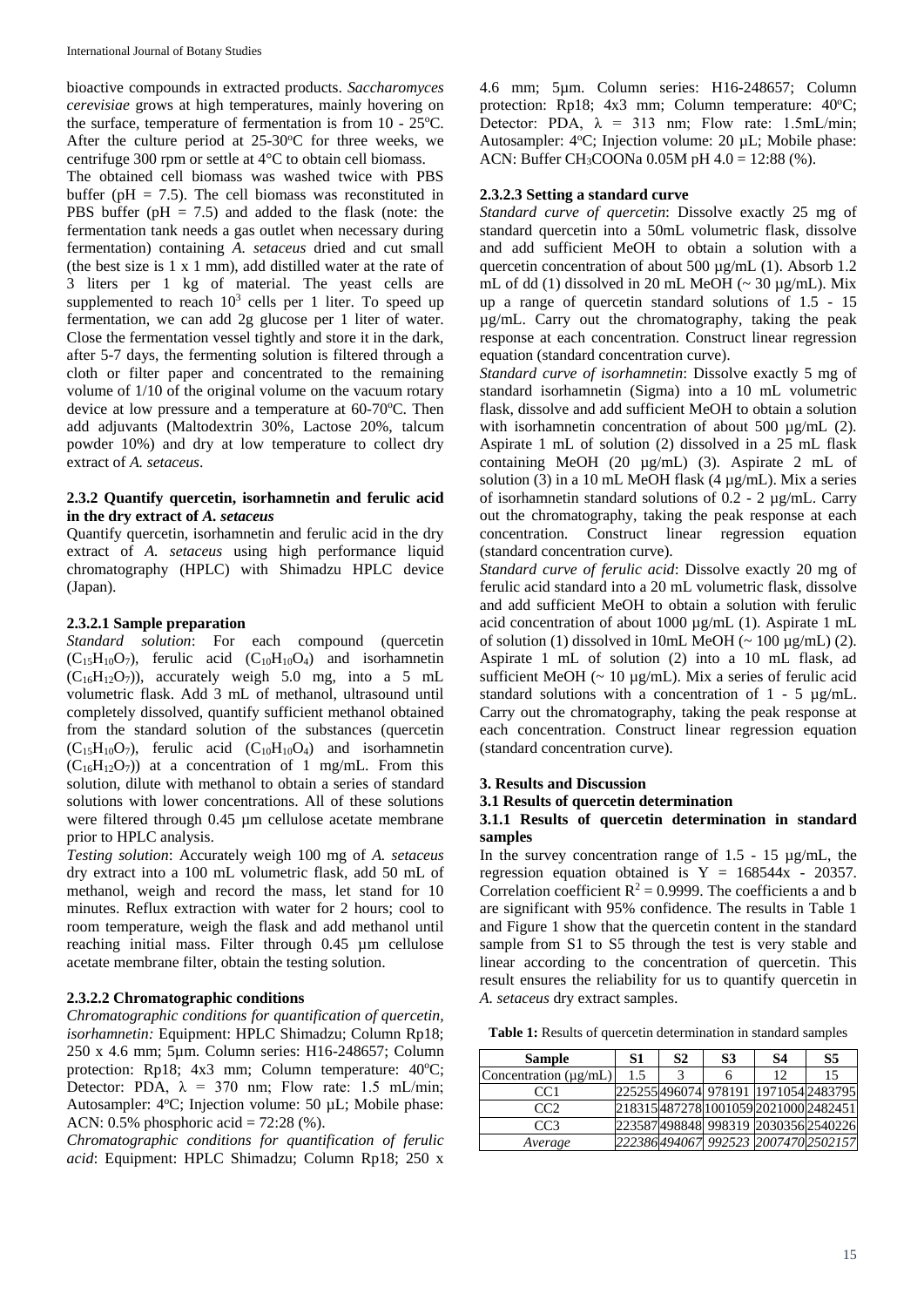

**Fig 1:** Line showing the correlation between peak area and quercetin concentration

### **3.1.2 Results of quercetin determination in test samples**

*A. setaceus* dry extract was prepared to form a test solution (see method). This test solution is further diluted 20 times. We used the 20-time diluted solution and the original test solution for chromatographic analysis. The peak area under the corresponding curve of quercetin compared to the standard curve is shown in Table 2.

**Table 2:** Results of quercetin quantification in test samples

|               | Peak   | 20-time diluted                    | <b>Initial sample</b> |
|---------------|--------|------------------------------------|-----------------------|
| <b>Sample</b> | area   | sample concentration concentration |                       |
|               | (Area) | $(\mu g/mL)$                       | $(\mu g/mL)$          |
|               | 376134 | 5.277                              | 105.5                 |
|               | 376134 | 5.277                              | 105.5                 |
|               | 389540 | 5.463                              | 109.3                 |
| Average       | 380603 | 5.339                              | 106.8                 |

The results in Table 2 show that the quercetin content in the samples ranged from 105.5 to 109.3  $\mu$ g/mL, the average being 106.8 µg/mL. This also shows that *A. setaceus* in Vietnam contains quercetin, which is one of the compounds that reduce bad cholesterols and increase good cholesterols, helping avoid strokes and heart attacks [10, 11, 20]. This result was also confirmed by Wang *et al*. (2011) and He *et al*.  $(2005a)$ <sup>[8, 9]</sup>.

#### **3.2 Results of Isorhamnetin Determination**

# **3.2.1 Results of isorhamnetin determination in standard samples**

In the survey concentration range of  $0.2 - 2.0 \mu g/mL$ , the regression equation obtained is  $Y = 190872x - 18207$ . Correlation coefficient  $R^2 = 0.9972$ . The coefficients a and b are significant with 95% confidence. The results in Table 3 and Figure 2 show that the isorhamnetin content in the standard sample from S1 to S5 through the test is very stable and linear according to the concentration of isorhamnetin. This result ensures the reliability for us to quantify isorhamnetin in *A. setaceus* dry extract samples.

**Table 3:** Results of isorhamnetin determination in standard samples

| <b>Sample</b>              | S1  | S2  | S <sub>3</sub> | S4                               | S5  |
|----------------------------|-----|-----|----------------|----------------------------------|-----|
| Concentration $(\mu g/mL)$ | 0.2 | 0.5 | 1.0            | 1.5                              | 2.0 |
| CC <sub>1</sub>            |     |     |                | 21944 78732 160507 279643 373492 |     |
| CC2                        |     |     |                | 25531 73212 160945 272075 372500 |     |
| CC <sub>3</sub>            |     |     |                | 23447 74312 169414 283469 335275 |     |
| Average                    |     |     |                | 23641 75419 163622 278396 360422 |     |



**Fig 2:** Line showing the correlation between peak area and isorhamnetin concentration

# **3.2.2 Results of isorhamnetin determination in test samples**

*A. setaceus* dry extract was prepared to form a test solution (see method). This test solution is further diluted 20 times. We used the 20-time diluted solution and the original test solution for chromatographic analysis. The peak area under the corresponding curve of isorhamnetin compared to the standard curve is shown in Table 4.

**Table 4:** Results of isorhamnetin quantification in test samples

| <b>Sample</b> | Peak area<br>(Area) | 20-time diluted<br>sample concentration concentration<br>$(\mu g/mL)$ | <b>Initial sample</b><br>$(\mu g/mL)$ |
|---------------|---------------------|-----------------------------------------------------------------------|---------------------------------------|
|               | 153703              | 9.007                                                                 | 180.1                                 |
|               | 164868              | 9.592                                                                 | 191.8                                 |
|               | 162852              | 9.486                                                                 | 189.7                                 |
| Average       | 160474              | 9.361                                                                 | 187.2                                 |

The results in Table 4 show that the isorhamnetin content in the samples ranged from 180.1 to 191.8 µg/mL, with an average of 187.2 µg/mL. This shows that *A. setaceus* in Vietnam contains isorhamnetin, which is one of the anticancer compounds because of its ability to not only inhibit cell proliferation but also cause cell apoptosis [12, 13, 14, 20, 21, 22]. This result was also confirmed by Wang *et al*. (2011) and He *et al*. (2005b) [8, 23] .

# **3.3 Results of ferulic acid determination**

# **3.3.1 Results of ferulic acid determination in standard samples**

In the survey concentration range of  $1.0 - 5.0$   $\mu$ g/mL, the regression equation obtained is  $Y = 72272x - 5278.8$ . Correlation coefficient  $R^2 = 0.9996$ . The coefficients a and b are significant with 95% confidence. The results in Table 5 and Figure 3 show that the ferulic acid content in the standard sample from S1 to S5 through the test is very stable and linear according to the concentration of ferulic acid. This result ensures the reliability for us to quantify ferulic acid in *A. setaceus* dry extract samples.

**Table 5:** Results of ferulic acid determination in standard samples

| <b>Sample</b>              | S <sub>1</sub> | S <sub>2</sub> | S <sub>3</sub>                    | S4  | S <sub>5</sub> |
|----------------------------|----------------|----------------|-----------------------------------|-----|----------------|
| Concentration $(\mu g/mL)$ | 1.0            | 2.0            | 3.0                               | 4.0 | 5.0            |
| CC <sub>1</sub>            |                |                | 67544 139350 210907 279505 366017 |     |                |
| CC <sub>2</sub>            |                |                | 67694 136852 211987 282357 357443 |     |                |
| CC <sub>3</sub>            |                |                | 71250 139617 207384 282137 353020 |     |                |
| Average                    |                |                | 68829 138606 210093 281333 358827 |     |                |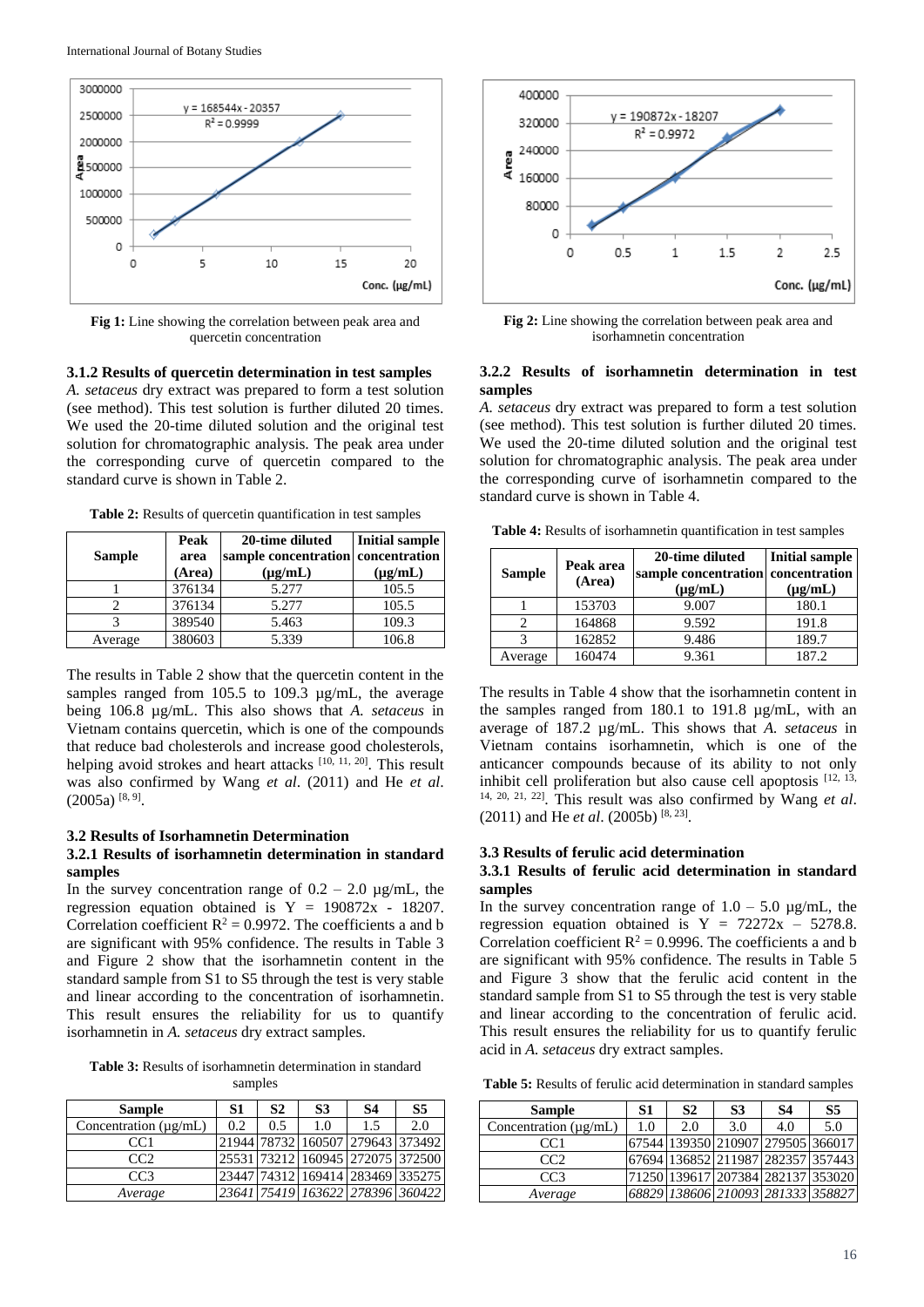

**Fig 3:** Line showing the correlation between peak area and ferulic acid concentration

**3.3.2 Results of ferulic acid determination in test samples** *A. setaceus* dry extract was prepared to form a test solution (see method). This test solution is further diluted 20 times. We used the 20-time diluted solution and the original test solution for chromatographic analysis. The peak area under the corresponding curve of ferulic acid compared to the standard curve is shown in Table 6.

**Table 6:** Results of ferulic acid quantification in test samples

| <b>Sample</b> | Peak area<br>(Area) | 20-time diluted<br>sample concentration concentration<br>$(\mu g/mL)$ | Initi.al sample<br>$(\mu g/mL)$ |
|---------------|---------------------|-----------------------------------------------------------------------|---------------------------------|
|               | 180197              | 2.6                                                                   | 51.3                            |
|               | 189895              | 2.7                                                                   | 54.0                            |
|               | 177179              | 2.5                                                                   | 50.5                            |
| Average       | 182424              | 2.6                                                                   | 51.9                            |

The results in Table 6 show that the ferulic acid content in the samples ranged from 50.5 to 54.0 µg/mL, the average being 51.9 µg/mL. This shows that *A. setaceus* in Vietnam contains ferulic acid, which is one of the compounds that have anti-inflammatory, analgesic, anti-clogging (antithrombotic) effects, and can neutralize free radicals (anti-freeradical) and enhance the immunity of the human body [15, 16, 20, 22] . This result was also confirmed by Lin *et al*. (1993), He *et al*. (2005a) and Xu *et al*. (2015) when studying the medicinal compounds and values of *A. setaceus* [9, 20, 24] .

### **4. Conclusions**

The fermentation process using *Saccharomyces cerevisiae* strain to create dry extract has been successfully applied to *Anoectochilus setaceus* for the first time. The process is simple and can be applied to the production of dry extract of *A. setaceus* on an industrial scale. The contents of quercetin, isorhamnetin and ferulic acid in this dry extract were determined by high-performance liquid chromatography (HPLC). In the dry extract of *A. setaceus* produced by fermentation, quercetin content ranged from 105.5 to 109.3 µg/mL, averaging at 106.8 µg/mL; isorhamnetin content ranged from 180.1 to 191.8 µg/mL, averaging at 187.2 µg/mL and ferulic acid content ranged from 50.5 to 54.0 µg/mL, averaging at 51.9 µg/mL. The present data would certainly help to ascertain the potency of *A. setaceus* dry extract for use in nutraceutical manufacturing.

Author contributions<br>Conceptualization, L.D.C.; Conceptualization, L.D.C.; methodology, L.D.C.; investigation, L.D.C., H.T.T.H. and N.T.K.; formal analysis, L.D.C. and B.B.T.; data curation, L.D.C. and L.Q.H.; writing-original draft preparation, L.D.C.; writing-review and editing, L.D.C. and B.B.T.; supervision, L.Q.H.; project administration, L.D.C. All authors agreed with the final version of the manuscript.

# **5. Acknowledgments**

This research was funded by the Thanh Hoa Department of Science and Technology, Vietnam under contract number 1015/2017/HĐKHCN-ĐTKHCN.

# **Conflicts of interest**

The authors declare no conflict of interest.

#### **6. References**

- 1. Ban NT. Checklist of plant species of Vietnam, Vol 3. Agriculture Publishing House, Hanoi. 2005. Vietnamese.
- 2. Shih CC, Wu YW, Lin WC. Scavenging of reactive oxygen species and inhibition of the oxidation of low density lipoprotein by the aqueous extraction of Anoectochilus formosanus. The American journal of Chinese medicine. 2003; 31(01):25-36.
- 3. Zhang Y, Cai J, Ruan H, Pi H, Wu J. Antihyperglycemic activity of kinsenoside, a high yielding constituent from Anoectochilus roxburghii in streptozotocin diabetic rats. Journal of ethnopharmacology. 2007; 114(2):141-145.
- 4. Du XM, Yoshizawa T, Tamura T, Mohri A, Sugiura M, Yoshizawa T, Irino N, Hayashi J, Shoyama Y. Higher yeilding isolation of kinsenoside in Anoectochilus and its antihyperliposis effect. Biol. Pharm. Bull. 2001; 24:65-69.
- 5. Shyur LF, Chen CH, Lo CP, Wang SY, Kang PL, Sun SJ, *et al*. Induction of apoptosis in MCF-7 human breast cancer cells by phytochemicals from Anoectochilus formosanus. Journal of biomedical science. 2004; 11(6):928-939.
- 6. Chang CJ, Wu SM, Yang PW. High-pressure carbon dioxide and co-solvent extractions of crude oils from plant materials. Innovative Food Science & Emerging Technologies. 2000; 1(3):187-191.
- 7. Lin CC, Huang PC, Lin JM. Antioxidant and hepatoprotective effects of Anoectochilus formosanus and Gynostemma pentaphyllum. The American journal of Chinese medicine. 2000; 28(01):87-96.
- 8. Wang XX, He JM, Wang CL, Zhang RP, He WY, Guo SX, Sun RX, Abliz Z. Simultaneous structural identification of natural products in fractions of crude extract of the rare endangered plant Anoectochilus roxburghii using 1H NMR/RRLC-MS parallel dynamic spectroscopy. International journal of molecular sciences. 2011; 12(4):2556-2571.
- 9. He CN, Wang CL, Guo SX, Yang JS, Xiao PG. Study on chemical constituents in herbs of Anoectochilus roxburghii II. Zhongguo Zhong yao za zhi= Zhongguo zhongyao zazhi= China journal of Chinese materia medica. 2005a; 30(10):761-763.